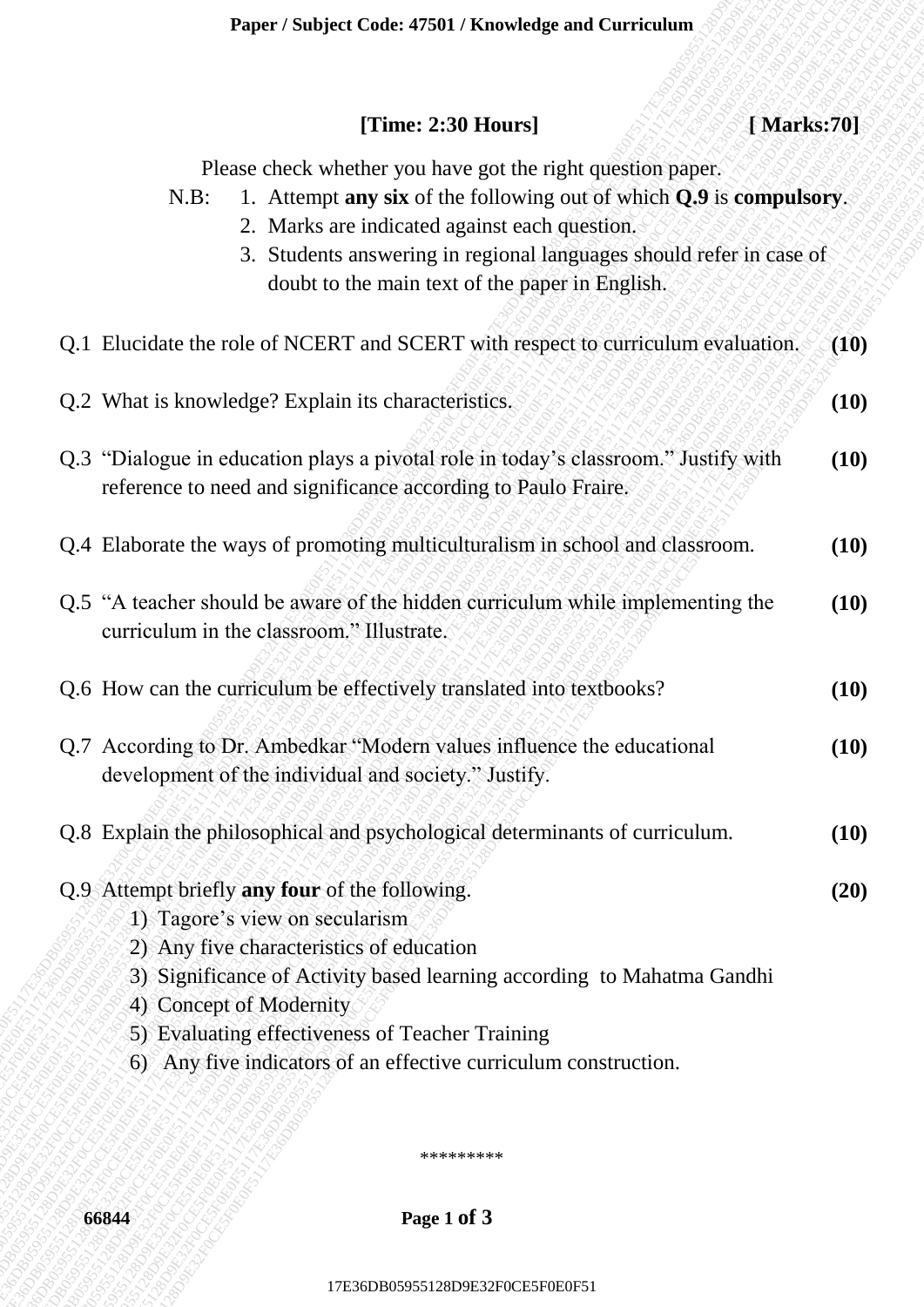## **मराठी रुपाांतर**

| Paper / Subject Code: 47501 / Knowledge and Curriculum                                                                                                                                                                                                                                                                                          |      |
|-------------------------------------------------------------------------------------------------------------------------------------------------------------------------------------------------------------------------------------------------------------------------------------------------------------------------------------------------|------|
| मराठी रुपांतर                                                                                                                                                                                                                                                                                                                                   |      |
| प्र.१ अभ्यासक्रम मूल्यमापनाची NCERT आणि SCERT ची कार्ये विशद करा.                                                                                                                                                                                                                                                                               | (30) |
| प्र.२ ज्ञान म्हणजे काय? ज्ञानचे वैशिष्टये सविस्तर लिहा.                                                                                                                                                                                                                                                                                         | (8)  |
| प्र.३ "आजच्या वर्गामध्ये संवाद शिक्षणातील महत्त्वपूर्ण भूमिका बजावते ." पॉवलो प्रेरएरचे मते गरज<br>आणि महत्त्व समर्थन करा.                                                                                                                                                                                                                      | (30) |
| प्र.४ शाळेमध्ये आणि वर्गामध्ये बहुसांस्कृतिकता बुद्धिगत करण्याचे मार्ग सोदाहरण स्पष्ट करा.                                                                                                                                                                                                                                                      | (30) |
| प्र.५ "शिक्षकाने वर्गामध्ये अभ्यासक्रम राबविताना सुप्त अभ्यासक्रमाची जाणीव ठेवणे आवश्यक आहे." (१०)<br>उदाहरण देऊन स्पष्ट करा.                                                                                                                                                                                                                   |      |
| प्र.६ अभ्यासक्रमाचे रुपांतर पाठ्यपुस्तकात प्रभावीपणे कशाप्रकारे करता येईल?                                                                                                                                                                                                                                                                      | (30) |
| प्र.७ डॉ. आंबेडकरांच्या मते ''व्यक्ती आणि समाजाच्या शैक्षणिक विकासावर आधुनिक मूल्ये प्रभाव<br>टाकतात.'' समर्थन करा.                                                                                                                                                                                                                             | (30) |
| प्र.८ अभ्यासक्रमाची दार्शनिक आणि मानसशास्त्रीय निर्धारके स्पष्ट करा.                                                                                                                                                                                                                                                                            | (80) |
| प्र ९ खालीलपैकी <b>कोणत्याही चारांवर</b> थोडक्यात लिहा.<br>१. धर्मनिरपेक्षतेवरील टागोरांची मते<br>२. शिक्षणाची कोणतेही पाच वैशिष्टये<br>३. महात्मा गांधीच्या मते कृतीयुक्त अध्यापनाचे महत्त्व<br>४. आधुनिकतेची संकल्पना<br>५. शिक्षक प्रशिक्षणाच्या परिणामकारकतेचे मूल्यमापन<br>६. प्रभावी अभ्यासक्रम रचनेची कोणतीही पाच निर्देशके<br>********* | (30) |
| Page 2 of 3<br>66844                                                                                                                                                                                                                                                                                                                            |      |
| 17E36DB05955128D9E32F0CE5F0E0F51                                                                                                                                                                                                                                                                                                                |      |